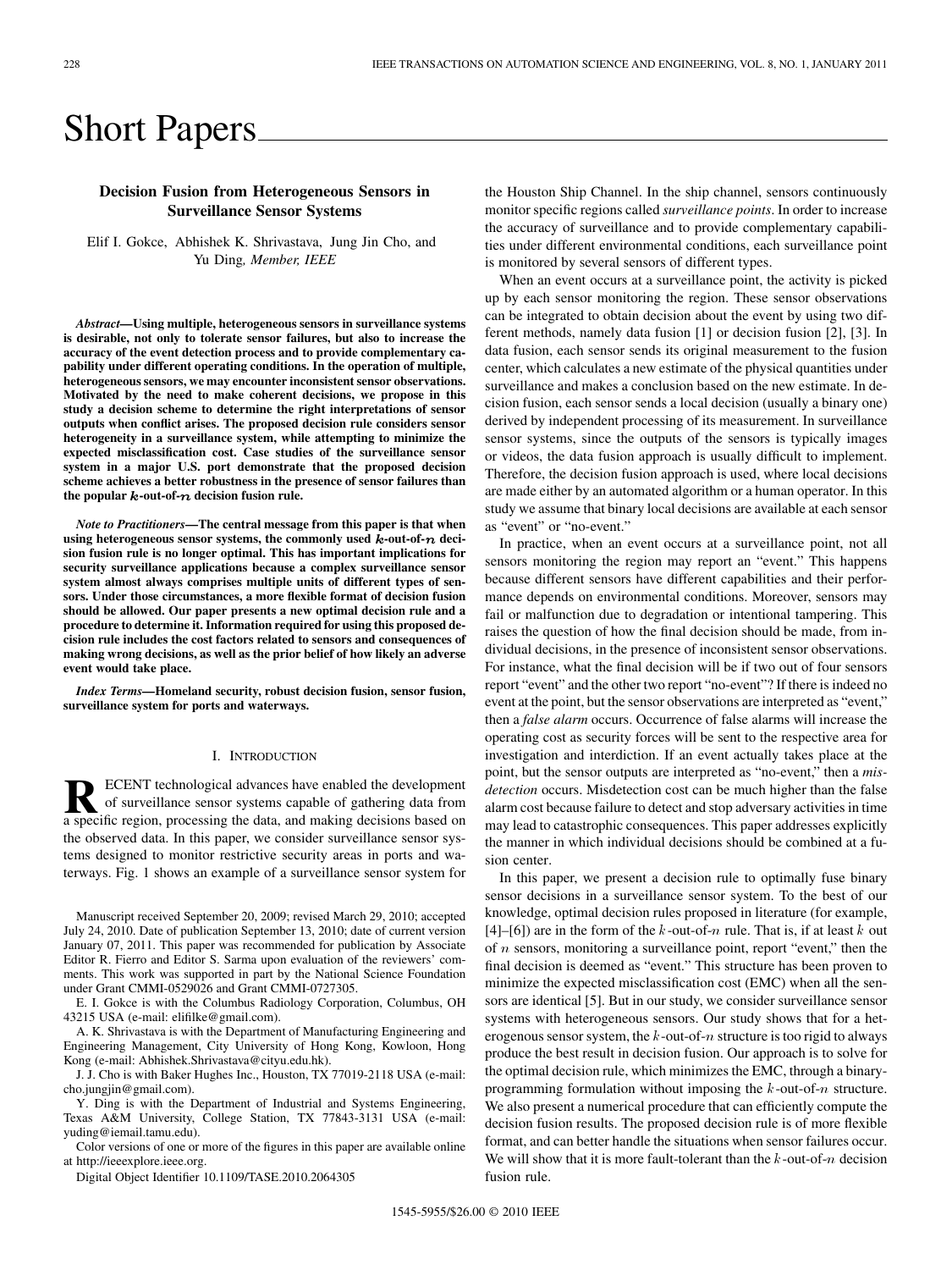

Surveillance point C1, C2, N1, N2, T1, T2 : Sensor types

Fig. 1. A surveillance sensor system for the Houston Ship Channel. Letters "C", "T", and "N" stand for the three classes of surveillance sensors, i.e., CCTV, thermal/infrared, and night vision sensors, respectively. The number following the letters indicates the existence of multiple sensor types in a given sensor class. For example, C1 and C2 represent two different types of CCTV cameras.

The remainder of this paper is organized as follows. Section II reviews the related literature. Section III formulates the optimal decision fusion problem as a 0–1 integer program. Section IV describes the optimal decision rule that minimizes the expected misclassification cost and compares it with the commonly used  $k$ -out-of- $n$  rule. We also present an algorithm to determine the proposed decision rule efficiently. Section V presents the case studies to computationally evaluate the performance of the proposed decision rule and compare it with the  $k$ -out-of- $n$  rule. Finally, we conclude this paper in Section VI.

### II. RELEVANT LITERATURE

In this section, we briefly review the literature on decision fusion, which is the focus of the paper. For the related topic of data fusion, interested readers may refer to [7]–[10].

Classical theory of decision fusion is based on hypothesis testing and estimation methods [2], [3], [11], [12]. An earlier study [13] introduces a model under binary hypothesis  $H_1$  (presence of an event) versus  $H_0$ (absence of an event) and provides a theoretical framework for event detection using multiple sensors. Each sensor in the system makes an observation conditioned on the unknown hypothesis. Overall performance of the system is measured by the misdetection probability. If the sensor observations are independent, then the optimal decision at each sensor is made by employing a likelihood ratio threshold test with different threshold values. Since thresholds can be chosen in a number of ways and calculating them is generally difficult, most of the studies have focused on the cases where the same likelihood threshold is used at all sensors [1]. In that case, an optimal decision rule is a  $k$ -out-of- $n$ rule [4]. Using Bayesian and Neyman–Pearson criteria, Zhang *et al.* [5] determine the optimal  $k$  and the likelihood threshold that minimizes the misdetection probability. Methods based on hypothesis testing are different from our study because, in the above-mentioned literature, a  $k$ -out-of- $n$  rule structure is assumed, and the studies aim to find the optimal  $k$  and the optimal threshold at individual sensors.

A seminal work on decision fusion is by [6]. Based on the observation that the sensor faults are likely to be stochastically uncorrelated, while event measurements are likely to be spatially correlated, [6] proposes letting an individual sensor communicate with its neighbors and using other's decisions to correct its own decision. Assuming that the false alarm probability of a sensor is equal to its misdetection probability, [6] shows that the majority voting rule is the optimal decision rule that minimizes the average number of faulty observations. However, the majority voting rule does not hold its optimality when the assumption that the false alarm probability and misdetection probability are equal does not hold.

An alternative type of decision fusion is sequential decision making. In this, sensors sequentially send their observations to the fusion center, where a binary decision is made at a stopping time [14]. When to stop taking observations is a part of the overall decision procedure. Such a decision process has been used, for instance, for container inspection at the port-of-entry [15], [16]. The difference from our study is that the surveillance systems of interest here require fusing all observations simultaneously rather than sequentially.

Decision fusion utilizes processed information as opposed to the original measurements. Thus, one might expect that systems based on data fusion perform better than those based on decision fusion. However, [17] showed that data fusion has the same behavior as decision fusion under certain regularity conditions. Moreover, [18] compared algorithms based on data fusion and decision fusion. In the presence of faulty sensors in a system, [18] found that decision fusion-based algorithms may perform better than data fusion-based algorithms.

## III. MISCLASSIFICATION COST AND PROBLEM FORMULATION

Suppose a set of sensors  $I$  are deployed to observe a set of surveillance points J. Each surveillance point  $j \in J$  is observed by a subset of sensors  $I_j \subseteq I$  and each sensor  $i \in I$  may observe more than one surveillance point. We assume that the performance of a sensor is not influenced by any other sensor in  $I_i$  and a sensor makes each of its decisions independently.

Let the actual occurrence of events at surveillance point  $j$  be denoted by the random variable  $U_j$ ; i.e.,

$$
U_j = \begin{cases} 1, & \text{if a suspicious event occurs at point } j \\ 0, & \text{otherwise.} \end{cases}
$$

 $P(U_j = 1)$  is the prior probability of a suspicious event occurring at j. Let  $Y_{ij}$  be the binary decision of sensor *i* for surveillance point *j*; i.e.,

$$
Y_{ij} = \begin{cases} 1, & \text{if sensor } i \text{ reports "event" at point } j \\ 0, & \text{otherwise.} \end{cases}
$$

Then, the misdetection probability of an event at point  $j$  by sensor  $i$ is  $P(Y_{ij} = 0 | U_j = 1)$  and, likewise, the false alarm probability is  $P(Y_{ij} = 1 | U_j = 0).$ 

Let  $y_j = (y_{1j}, y_{2j}, \dots, y_{n j})$  be the vector of binary 0–1 decisions from each of the  $n_j (= |I_j|)$  sensors observing point j. Then, we denote the fused decision at j by  $x(\mathbf{y}_i)$ ; i.e.,

$$
x(\mathbf{y}_j) = \begin{cases} 1, & \text{if our fused decision at } j \text{ is "event"}\\ 0, & \text{otherwise.} \end{cases}
$$

Let  $PFA_j$  and  $PMD_j$  be the false alarm and misdetection probabilities, respectively, and  $c_j^f$  and  $c_j^m$  be the false alarm and misdetection costs, respectively, at point j. Further, define  $D_E$ to be the set of all  $y_i$ 's for which the fused decision is "event"; i.e.,  $D_E = {\mathbf{y}_j : \mathbf{y}_j \in \{0,1\}^{n_j} \text{ s.t. } x(\mathbf{y}_j) = 1\}, \text{ and } D_{NE} \text{ to be }$ the set of all  $y_j$ 's for which the fused decision is "no-event"; i.e.,  $D_{NE} = \{y_j : y_j \in \{0,1\}^{n_j} \text{ s.t. } x(y_j) = 0\}.$  Then, the expected misclassification cost (EMC) at  $j$  is given by

$$
C_j = c_j^f PFA_j + c_j^m PMD_j \tag{1}
$$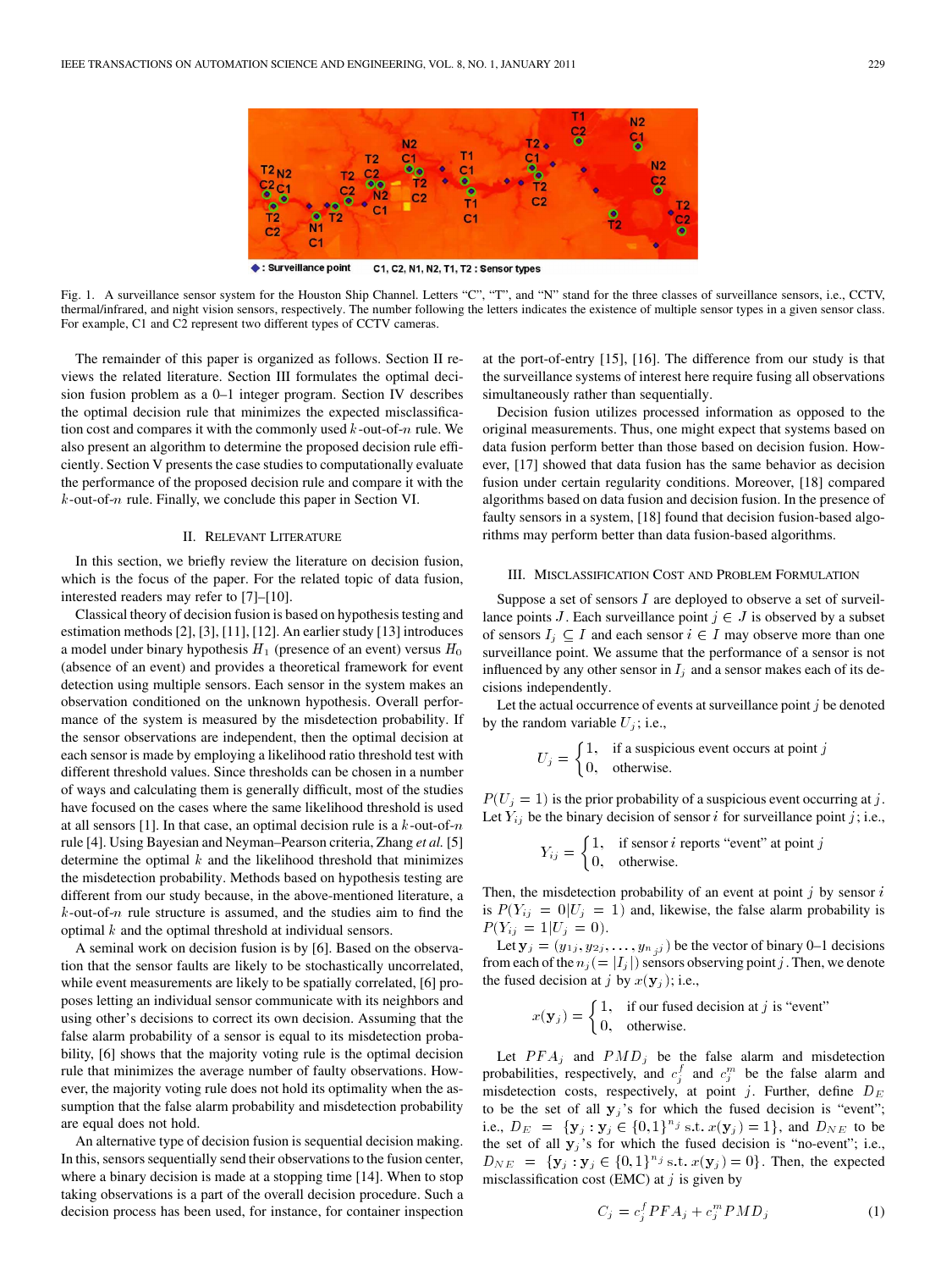where

$$
PFA_j = \sum_{\mathbf{y}_j \in D_E} P(x(\mathbf{y}_j) = 1 | U_j = 0) P(U_j = 0)
$$

and

$$
PMD_j = \sum_{\mathbf{y}_j \in D_{NE}} P(x(\mathbf{y}_j) = 0 | U_j = 1) P(U_j = 1).
$$

If  $c_j^f = c_j^m = 1$ , then  $C_j = PMC_j$ , the misclassification probability of the fused decision at  $j$ .

Observe in (1) that, for given  $y_j$ , false alarm cost will be incurred only if  $x(y_j) = 1$ ; similarly, misdetection cost will be incurred only if  $x(\mathbf{y}_j) = 0$ . As such, EMC is

$$
C_j = \sum_{\mathbf{y}_j \in \{0,1\}^{n_j}} \left[ c_j^f P(\mathbf{Y}_j = \mathbf{y}_j | U_j = 0) P(U_j = 0) x(\mathbf{y}_j) + c_j^m P(\mathbf{Y}_j = \mathbf{y}_j | U_j = 1) P(U_j = 1) (1 - x(\mathbf{y}_j)) \right].
$$
 (2)

Using (2), the problem of determining the optimal decision rule, which minimizes the EMC of sensors observing surveillance point  $j$ , becomes a binary integer programming problem

 $\blacksquare$ 

$$
C_j^* = \min \sum_{\mathbf{y}_j \in \{0,1\}^{n_j}} \left[ c_j^f P(\mathbf{Y}_j = \mathbf{y}_j | U_j = 0) \times P(U_j = 0) x(\mathbf{y}_j) + c_j^m P(\mathbf{Y}_j = \mathbf{y}_j | U_j = 1) \right]
$$
  
 
$$
\times P(U_j = 1)(1 - x(\mathbf{y}_j)) \Bigg]
$$
  
s.t.  $x(\mathbf{y}_j) \in \{0,1\}$  for all  $\mathbf{y}_j \in \{0,1\}^{n_j}.$  (3)

It may be noted that, from a Bayesian decision theory perspective,  $C_j$  is the Bayes risk of  $x(y_j)$  using the 0/1 loss function and  $x^*(y_j)$ is the Bayes estimator.

#### IV. DECISION RULE

### *A. Optimal Decision Rule (ODR)*

The following theorem gives an explicit description of the ODR, the optimal solution to Problem (3). (To save space, proofs of the results presented here have been omitted. They are available at the corresponding author's website: http://ise.tamu.edu/metrology.)

*Theorem 1:* The optimal solution  $x^*$  to Problem (3) is given by equation (4) at the bottom of the page.

While Theorem 1 is easy to understand, it is not convenient to use in practice. In order to present it in a practically useful format, we conduct the following analysis. Let

$$
T(\mathbf{y}_j) = \frac{P(\mathbf{Y}_j = \mathbf{y}_j | U_j = 1)}{P(\mathbf{Y}_j = \mathbf{y}_j | U_j = 0)} \quad \text{and} \quad t_j = \frac{c_j^f P(U_j = 0)}{c_j^m P(U_j = 1)}.
$$

Then, according to Theorem 1,  $y_j$  is interpreted as "event" (i.e.,  $x^*(y_j) = 1$ ) if

$$
T(\mathbf{y}_j) \ge t_j \tag{5}
$$

and as "no-event" (i.e,  $x^*(y_j) = 0$ ) otherwise (i.e.,  $T(y_j) < t_j$ ). Now, since the sensors are independent, we have

$$
T(\mathbf{y}_j) = \frac{\prod_{i \in I_j} P(Y_{ij} = y_{ij} | U_j = 1)}{\prod_{i \in I_j} P(Y_{ij} = y_{ij} | U_j = 0)}
$$
  
= 
$$
\prod_{i \in I_j} \frac{P(Y_{ij} = y_{ij} | U_j = 1)}{P(Y_{ij} = y_{ij} | U_j = 0)}.
$$

Let  $\mathbf{y}_j^* = \arg \max \{ T(\mathbf{y}_j) | \mathbf{y}_j \in \{0, 1\}^{n_j} \}$  and  $T_{\max} = T(\mathbf{y}_j^*)$ . Assuming that the sensors observing  $j$  provide acceptable performance in the absence of any failures we clearly have  $x^*$   $(\mathbf{y}_j^*) = 1$ . Note that  $y_j^*$  can be determined by simply maximizing the contributions of each sensor *i* in  $T(\mathbf{y}_j^*)$  separately, which reduces to setting  $y_{ij}^* = 1$  if  $(P(Y_{ij} = 1 | U_j = 1) / P(Y_{ij} = 1 | U_j = 0)) \ge (P(Y_{ij} = 0 | U_j = 1))$  $1)/P(Y_{ij} = 0|U_j = 0)$  and  $y_{ij}^* = 0$ , otherwise.

Using  $y_j^*$  and  $T_{\text{max}}$ , Lemma 1 presents a different expression for  $T(\mathbf y_j).$ *Lemma 1:*

$$
T(\mathbf{y}_j) = T_{\max} \prod
$$

where

and

$$
\delta_i = \frac{P(Y_{ij} = y_{ij}^* | U_j = 1)}{P(Y_{ij} = y_{ij}^* | U_j = 0)}
$$

$$
\times \frac{P(Y_{ij} = 1 - y_{ij}^* | U_j = 0)}{P(Y_{ij} = 1 - y_{ij}^* | U_j = 1)}
$$

 $i\in S(\mathbf{y}_i)$ 

 $\mathbf{1}$  $\delta_i$ 

$$
S(\mathbf{y}_j) = \left\{ i \in I_j | y_{ij} \neq y_{ij}^* \right\}.
$$

Using Lemma 1 and (5), we have the following simplification of the ODR.

*Lemma 2:* Let  $\beta = T_{\text{max}}/t_j$ . In ODR, all outputs  $\mathbf{y}_j \in \{0,1\}^n$ such that

$$
\prod_{i \in S(\mathbf{y}_j)} \delta_i \le \beta \tag{6}
$$

are interpreted as "event"; all the remaining outputs are interpreted as "no-event."

Lemma 2 provides a convenient format of the ODR as only the  $\delta_i$ 's depend on sensor outputs whereas  $\beta$  is fixed once the surveillance system is known. To understand the ODR specified in Lemma 2, consider the following.  $T(\mathbf{y}_j)$  is the likelihood ratio, given a sensor output  $\mathbf{y}_j$ , that an event occurs versus no-event, and  $T_{\text{max}}$  is the maximum likelihood ratio, representing the best potential of the sensor system in detecting an event. The quantity  $\beta$  on the right-hand side does not depend on the actual sensor outputs; rather it depends on the maximum likelihood ratio, the misclassification cost and the event's prior probability ratios (deciding  $t_j$ ). In this sense,  $\beta$  can be considered as a performance threshold determined by the sensor system and the surveillance task. On the left-hand side,  $\delta_i$  represents the capability of sensor *i* (i.e., false alarm rate and detection power). Apparently, the ODR specified in Lemma 2 is decided by comparing the sensor detection capability with a system-level threshold. It is also worth noting that Lemma 2 can

$$
x^*(\mathbf{y}_j) = \begin{cases} 1, & \text{if } c_j^m P(\mathbf{Y}_j = \mathbf{y}_j | U_j = 1) P(U_j = 1) \ge c_j^f P(\mathbf{Y}_j = \mathbf{y}_j | U_j = 0) P(U_j = 0) \\ 0, & \text{otherwise} \end{cases} \tag{4}
$$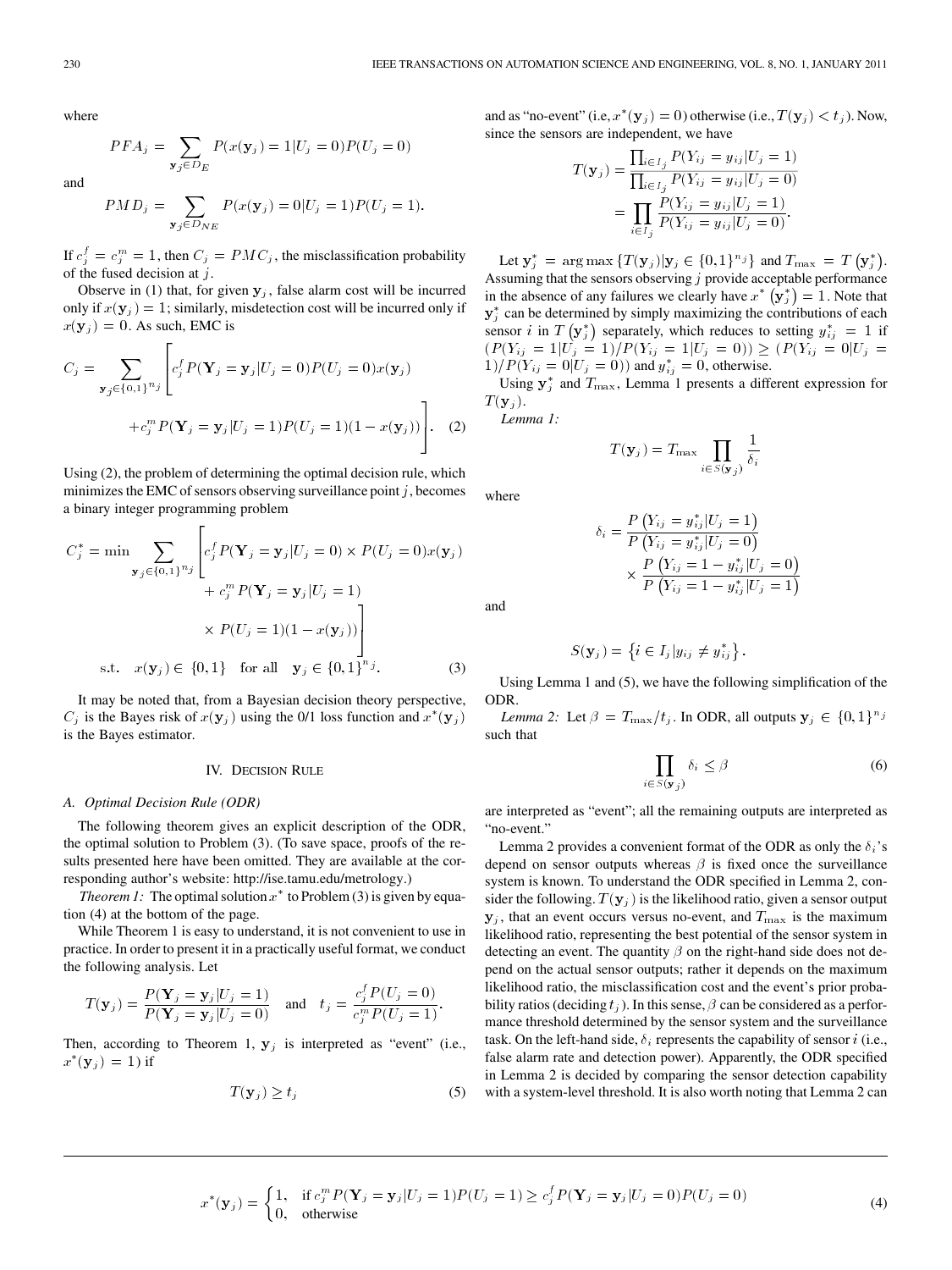TABLE I SENSOR INFORMATION FOR FOUR SENSOR EXAMPLE

| i              |      | $P(y_{ij} = 1 U_j = 1)   P(y_{ij} = 1 U_j = 0)   P(y_{ij} = 0 U_j = 1)   P(y_{ij} = 0 U_j = 0)$ |      |      | $\delta_i$ |
|----------------|------|-------------------------------------------------------------------------------------------------|------|------|------------|
|                | 0.90 | 0.10                                                                                            | 0.10 | 0.90 | 81.00      |
| $\overline{2}$ | 0.60 | 0.45                                                                                            | 0.40 | 0.55 | 1.83       |
| 3              | 0.99 | 0.01                                                                                            | 0.01 | 0.99 | 9801.01    |
| $\overline{4}$ | 0.90 | 0.04                                                                                            | 0.10 | 0.96 | 216.00     |

| <b>ODA</b> $(I_i)$ |                                                                             |  |  |
|--------------------|-----------------------------------------------------------------------------|--|--|
|                    | <b>Step 0:</b> Determine $\delta_i$ for $i \in I_j$ , $y_i^*$ , and $\beta$ |  |  |
|                    | <b>Step 1:</b> Apply Proc $Q(I_i, \beta)$ to generate Q                     |  |  |
|                    | <b>Step 2:</b> For each $S \in Q$                                           |  |  |
|                    | Set $y_{ii} = 1 - y_{ii}^*$ for $i \in S$                                   |  |  |
|                    | $y_{ij} = y_{ij}^*$ for $i \in I_i \setminus S$                             |  |  |
|                    | Report that $y_i$ means "event"                                             |  |  |

Fig. 2. Optimal decision algorithm.

| <b>ProcQ</b> $(I_i, \beta)$ |         |                                                                                                               |  |  |
|-----------------------------|---------|---------------------------------------------------------------------------------------------------------------|--|--|
|                             |         | <b>Step 0:</b> Set $t = 1$ , $r = \text{argmax}\{i \in I_i   \delta_i \leq \beta\}$ ,                         |  |  |
|                             |         | $S_i^t = \{i\}$ for $i = \{1, , r\}$ ,                                                                        |  |  |
|                             |         | $Q = \{S_1^t, \ldots, S_r^t\}$                                                                                |  |  |
|                             |         | <b>Step 1:</b> For each $S^t_{\ell} \in Q$ such that $\ell < r$ ,                                             |  |  |
|                             |         | $q = \operatorname{argmax} \{ i = 1, \ldots, r \mid \prod_{z \in S_i^t} \delta_z \leq \frac{\rho}{\delta} \}$ |  |  |
|                             |         | for $i = \ell + 1, \ldots, a$                                                                                 |  |  |
|                             |         | Set $S_i^{t+1} = S_i^t \cup \{i\}$ and $Q = Q \cup S_i^{t+1}$                                                 |  |  |
|                             | end for |                                                                                                               |  |  |
|                             |         | <b>Step 2:</b> Set $t = t + 1$                                                                                |  |  |
|                             |         | If $t < r$ , then go to Step 1                                                                                |  |  |
|                             |         | else Ston                                                                                                     |  |  |

Fig. 3. Procedure ProcQ.

be used not only for individual sensors, but also for sensor combinations (pay attention to the product at the left-hand side over the set of sensors in  $S$ ).

## **B.** ODR Versus k-out-of-n Rule

To realize that the ODR is different from a  $k$ -out-of- $n$  rule, consider an example of four sensors monitoring a single surveillance point, with sensor characteristics as given in Table I. Let  $P(U_j = 1) = 0.02$ ,  $c_j^f = 100$ , and  $c_j^m = 250$ . Then,  $y_j^* = (1, 1, 1, 1)$  and  $\beta = 1,360.37$ . The last column in Table I gives the  $\delta_i$  values for the sensors. For  $y_j =$  $(1, 1, 1, 0)$  and  $y_j = (1, 1, 0, 1)$ , the decisions according to ODR are 1 (event) and 0 (no-event), respectively. This clearly is in conflict with any  $k$ -out-of- $n$  rule.

While the ODR is different from the  $k$ -out-of- $n$  rule in general, the ODR reduces to a  $k$ -out-of-n rule when the sensors are identical. In that case, we have  $\delta_1 = \delta_2 = \cdots = \delta_{n_i} = \delta$  and  $\mathbf{y}_j^* = (1, 1, \dots, 1)$ . Thus, Lemma 2 implies, for all  $S \subseteq I_j$  such that  $\delta^{|S|} \leq \beta$ , the output  $y_j$ , where  $y_{ij} = 1$  for  $i \in I_j \setminus S$  and  $y_{ij} = 0$  for  $i \in S$ ,

TABLE II TEST INSTANCES [19]

| $\boldsymbol{N}$        | T                       | J  | $\boldsymbol{n}$ | $min n_j$               | ave. $n_i$              | $max n_i$               |
|-------------------------|-------------------------|----|------------------|-------------------------|-------------------------|-------------------------|
| $\mathbf{1}$            | $\mathbf{1}$            | 42 | 23               | $\overline{\mathbf{c}}$ | $\overline{\mathbf{4}}$ | 6                       |
| $\overline{\mathbf{c}}$ | $\mathbf{1}$            | 42 | 26               | $\overline{c}$          | $\overline{\mathbf{4}}$ | 6                       |
| 3                       | $\mathbf{1}$            | 42 | $22\,$           | $\overline{c}$          | $\overline{\mathbf{4}}$ | 6                       |
| $\overline{\mathbf{4}}$ | $\mathbf{1}$            | 42 | 26               | $\overline{\mathbf{c}}$ | $\overline{\mathbf{4}}$ | $\overline{7}$          |
| 5                       | $\overline{\mathbf{3}}$ | 42 | 25               | $\overline{\mathbf{c}}$ | $\overline{\mathbf{4}}$ | 6                       |
| 6                       | 3                       | 42 | 23               | $\overline{\mathbf{c}}$ | $\overline{\mathbf{4}}$ | 6                       |
| $\overline{7}$          | $\overline{\mathbf{3}}$ | 42 | $22\,$           | $\overline{c}$          | $\overline{\mathbf{4}}$ | 6                       |
| 8                       | 3                       | 42 | 24               | $\overline{c}$          | $\overline{\mathbf{4}}$ | 6                       |
| 9                       | $\mathbf{1}$            | 84 | 38               | $\overline{\mathbf{c}}$ | 3                       | 5                       |
| 10                      | $\mathbf{1}$            | 84 | 40               | $\overline{\mathbf{c}}$ | 3                       | 5                       |
| 11                      | $\mathbf{1}$            | 84 | 37               | $\overline{\mathbf{c}}$ | $\overline{\mathbf{3}}$ | 5                       |
| 12                      | $\mathbf{1}$            | 84 | 40               | $\overline{c}$          | $\overline{\mathbf{3}}$ | $\overline{\mathbf{4}}$ |
| 13                      | 3                       | 84 | 41               | $\overline{\mathbf{c}}$ | $\overline{\mathbf{4}}$ | 6                       |
| 14                      | 3                       | 84 | 41               | $\overline{\mathbf{c}}$ | $\overline{4}$          | 5                       |
| 15                      | 3                       | 84 | 40               | $\sqrt{2}$              | $\overline{\mathbf{3}}$ | 6                       |
| 16                      | $\overline{\mathbf{3}}$ | 84 | 39               | $\overline{\mathbf{c}}$ | 3                       | 5                       |

means "event." In other words, if  $(n_j - \lfloor ln(\beta)/ln(\delta) \rfloor)$  sensors report "event," then the decision from our ODR is "event," effectively a  $(n_j - \lfloor ln(\beta)/ln(\delta) \rfloor)$ -out-of- $n_j$  rule.

## *C. Optimal Decision Algorithm*

The ODR proposed in Section IV-A can be generated (as a list of  $y_i$ 's for which the decision is "event") by exhaustively enumerating all possible sensor outputs  $(y_i)$  and using the condition in Lemma 2. But this may be computationally demanding for a large surveillance system. In this section, we present an efficient algorithm to achieve this task. The algorithm primarily attempts to exploit the properties of the  $\delta_i$ 's to avoid complete enumeration of sets.

Fig. 2 shows the overall algorithm for generating the ODR for a surveillance point  $j$ . Step 1 is the main step of the algorithm, which calls the procedure ProcQ. The procedure ProcQ, detailed in Fig. 3, efficiently finds the set  $Q$ , consisting of all subsets  $S$  of  $I_j$  such that  $\sum_{i \in S} \delta_i \leq \beta.$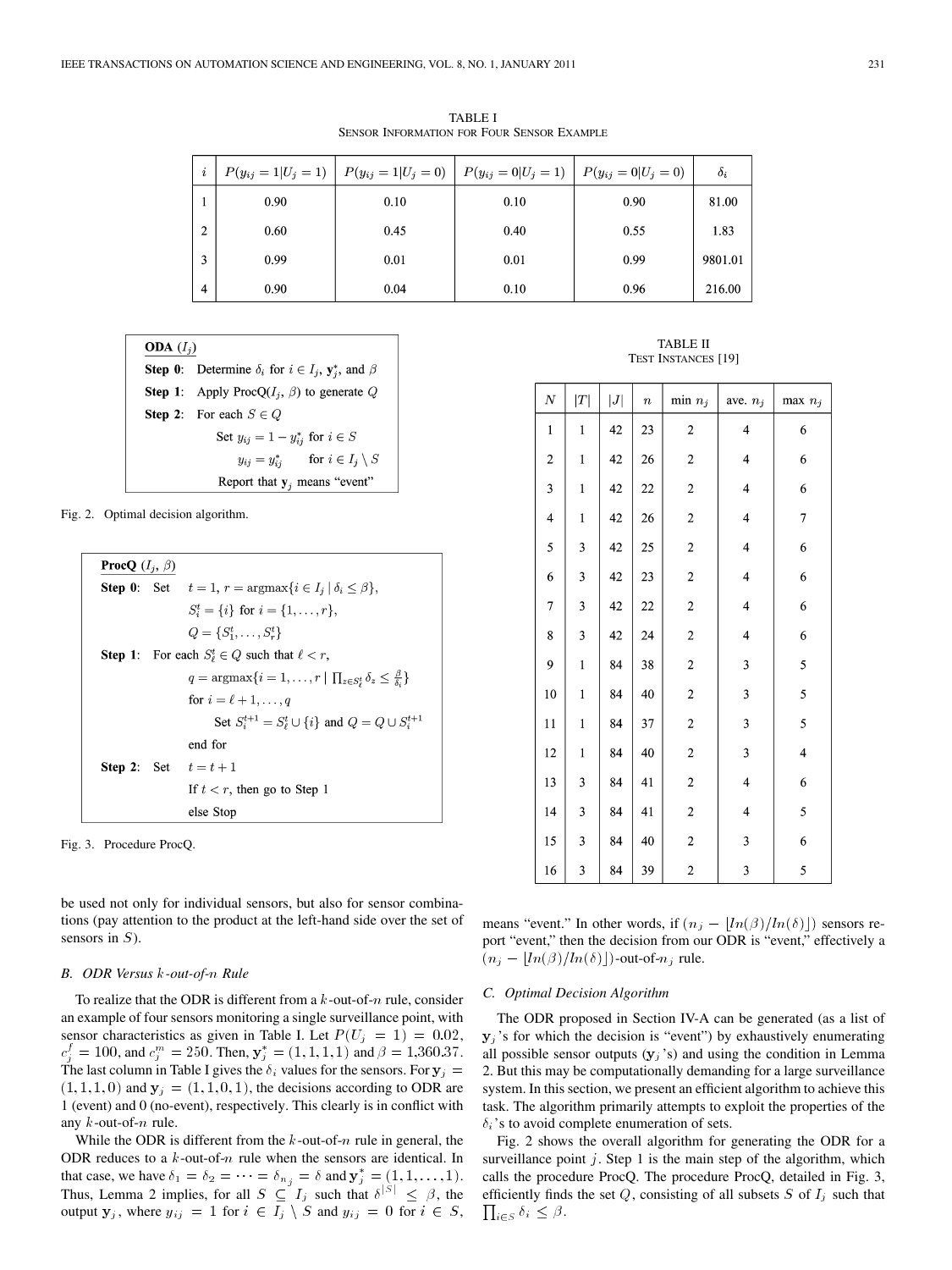TABLE III DESCRIPTION OF DECISION RULES

| Rule name                                                                     | Conditions under which the rule reports "event"                                                                                                                           |  |
|-------------------------------------------------------------------------------|---------------------------------------------------------------------------------------------------------------------------------------------------------------------------|--|
| 1-out-of- $n$<br>One of the sensors that observe $\dot{\eta}$ reports "event" |                                                                                                                                                                           |  |
| $n$ -out-of- $n$<br>All sensors that observe $i$ report "event"               |                                                                                                                                                                           |  |
| Majority                                                                      | More than half of the sensors that observe $i$ report "event"                                                                                                             |  |
| $Best-k$                                                                      | For the sensors that observe j, let $k_j^*$ -out-of-n rule be the k-out-of-n rule with the smallest EMC.<br>At least $k_i^*$ of the sensors that observe j report "event" |  |

ProcQ assumes that the indices in  $I_i$  have been ordered such that  $\delta_1 \leq \delta_2 \leq \cdots \leq \delta_{n_j}$ . In Fig. 3,  $S_\ell^m$  denotes a subset of  $I_j$ , where  $\ell$ denotes the largest index in  $S_{\ell}^{m}$  (i.e.,  $\ell \in \arg \max \{\delta_i | i \in S_{\ell}^{m}\}\)$  and m is the cardinality of  $S_{\ell}^{m}$  (i.e.,  $m = |S_{\ell}^{t}|$ ). For example,  $S_{i}^{1} = \{i\};$  $S_4^2 = \{1, 4\}$ . ProcQ starts with generating the single-element sets in Q. Then, at each iteration t, the  $(t + 1)$ -element sets in  $Q$  are generated using the  $t$ -element sets. The process iterates until all sets in  $Q$  are generated.

The run time of computing all  $\delta_1, \ldots, \delta_{n_i}$ 's and their combinations by calculating all subsets is  $O(2^{n_j})$ . However, because we do not investigate all subsets in ProcQ, our run time is less than  $O(2^{n_j})$ . At each iteration t, ProcQ checks at most  $(n_j - t)(n_j + 1 - t/2) < O\left(n_j^2\right)$ sets that are not in  $Q$ . Since there are at most  $n_i$  iterations, the run time of ProcQ is  $O(|Q| + n_j^3)$ .

Step 0 in ODA takes  $O(n_j)$  time. Since Step 1 applies ProcQ to generate Q, its run time is  $O(|Q| + n_j^3)$ . The run time of Step 2 is  $O(n_j|Q|)$ . The dominant run time of ODA is Step 2. Thus, ODA runs in  $O(n_j|Q|)$ . If we used implicit enumeration method instead of ProcQ in ODA, the run time would be  $O(n_j 2^{n_j})$ .

#### V. CASE STUDY AND EVALUATION

We use the surveillance sensor system in a major US port to compare the proposed ODR and the existing  $k$ -out-of- $n$  decision rule. Wilhelm and Gokce [19] generated optimal surveillance system layouts for 16 different realistic instances of the Houston Ship Channel. We use these 16 instances (see Table II) in our study. Due to space limitation, we omit the detailed description of the instances, but provide some summary information in Table II; for detailed description please refer to [19]. In Table II,  $N$  denotes the instance number. Fig. 1 shows the layout of surveillance sensors for instance 16.

For each of the 16 test instances, we simulate the probabilistic detection behavior of the surveillance sensor system, including random sensor failures. We assume that a failed sensor always reports "noevent." We compare several variants of the  $k$ -out-of- $n$  rule, listed in Table III, with the proposed ODR in these simulations. The best- $k$  rule uses different  $k$ 's for different surveillance points. For each surveillance point j, the  $k_j^*$  value is chosen by comparing the performance of every possible k-out-of-n rule. Each simulation is run for  $10^9$  event occurrences so that inferences are based on the steady-state behavior of the surveillance system.

In the simulation study, we use the misdetection probabilities (MDPs) and sensor failure probabilities given in [19]. However, [19] does not specify the false alarm probabilities (FAPs) or the misclassification costs (i.e., false alarm and misdetection costs). Since we did not find any consensus in literature for selecting the FAPs, we compared the decision rules for various choices of FAPs, both fixed and varying with the MDPs. The conclusions were similar. Here we only present the results for two cases:  $FAP = MDP$  and  $FAP = MDP/100$ . For



Fig. 4.  $FAP = MDP, c_m = 100c_f.$ 



Fig. 5. FAP = MDP/100,  $c_m = c_f$ .

the misclassification costs, we again consider two cases:  $c_j^m/c_j^f = 100$ and  $c_j^m/c_j^f = 1$ . We believe that the first case better reflects a surveillance application as the consequence of a missed detection can have a much more serious consequence than a false alarm.

The comparison results for  $FAP = MDP$ ,  $c_m = 100c_f$  and  $FAP =$  $MDP/100$ ,  $c_m = c_f$  are presented in Figs. 4 and 5, respectively. To save space, we have omitted the results for the other two cases as they lead to the same conclusion. However, these are available at the corresponding author's website (http://ise.tamu.edu/metrology). Note that in Fig. 5, results for the 1-out-of- $n$  are not shown. This is because the misclassification cost in this case is an order of magnitude larger than the other rules. From the figures, it can be observed that the proposed ODR outperforms all the  $k$ -out-of- $n$  variants in all the scenarios. Since the decision rule computations (implicitly) assume that all the sensors are working, these results clearly show that the proposed ODR is more robust than any variant of the  $k$ -out-of- $n$  rule. Further, among the different  $k$ -out-of- $n$  rules, we find that there is no single rule that outperforms the others in all the cases (for instance see Fig. 5). While the best- $k$  rule is optimal, it is so only when there are no sensor failures.